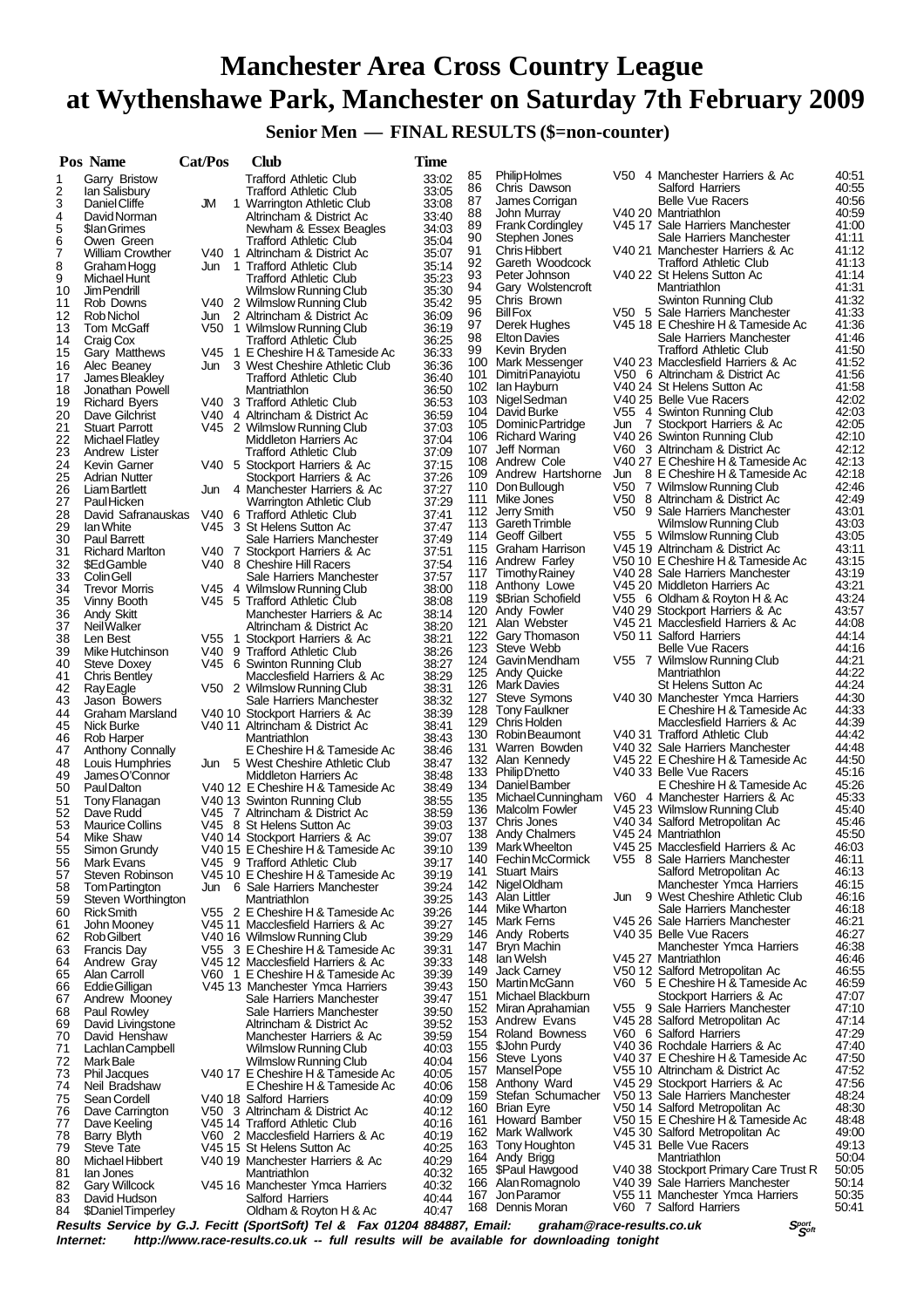| 169 Colin Timpson<br>170 Roy Pownall<br>171 Simon Fenton<br>172 Steve RussellIngram<br>173 Kevin Egerton<br>174 Derek Walton | V60 8 E Cheshire H & Tameside Ac<br>V60 9 Wilmslow Running Club<br>V65 1 Wilmslow Running Club<br>V50 16 West Cheshire Athletic Club<br>V55 12 Belle Vue Racers<br>V65 2 Altrincham & District Ac |       | 50:49 176 Mark Danaher<br>51:09 177 \$Sean McCarthy<br>51:30 178 Trevor Faulkner<br>51:43 179 Ian Berry<br>52:03 180 Andy Smith<br>52:13 181 Mike Owen | E Cheshire H & Tameside Ac<br>V40 40 Unattached<br>V65 3 Wilmslow Running Club<br>V60 10 Stockport Harriers & Ac<br>Swinton Running Club<br>V4041 Trafford Athletic Club | 55:11<br>57:13<br>57.51<br>59.09<br>1:07:15<br>1:10:35 |
|------------------------------------------------------------------------------------------------------------------------------|---------------------------------------------------------------------------------------------------------------------------------------------------------------------------------------------------|-------|--------------------------------------------------------------------------------------------------------------------------------------------------------|--------------------------------------------------------------------------------------------------------------------------------------------------------------------------|--------------------------------------------------------|
| 175 David Shoesmith                                                                                                          | V55 13 Macclesfield Harriers & Ac                                                                                                                                                                 | 52.37 |                                                                                                                                                        |                                                                                                                                                                          |                                                        |

## **Senior Men — TEAM RESULTS**

#### **NOTE: Unattached and non-counters are DELETED before teams are calculated**

| 1 Trafford Athletic Club          |             |                | $36 - 1$ Garry Bristow            | 2 Ian Salisbury                  | 5 OwenGreen                        | 7 GrahamHogg                         | 8 Michael Hunt                      | 13 Craig Cox         |
|-----------------------------------|-------------|----------------|-----------------------------------|----------------------------------|------------------------------------|--------------------------------------|-------------------------------------|----------------------|
| 2 Altrincham & District Ac        | $118 -$     | $\overline{4}$ | David Norman                      | 6 William Crowther               | 11 Rob Nichol                      | 19 Dave Gilchrist                    | 35 NeilWalker                       | 43 Nick Burke        |
| 3 Wilmslow Running Club           | $123 - 9$   |                | Jim Pendrill                      | 10 Rob Downs                     | 12 Tom McGaff                      | 20 Stuart Parrott                    | 32 Trevor Morris                    | 40 Ray Eagle         |
| 4 Trafford Athletic Club 'B'      | $153 - 16$  |                | James Bleakley                    | 18 Richard Byers                 | 22 Andrew Lister                   | 27 David Safranauskas 33 Vinny Booth |                                     | 37 Mike Hutchinson   |
| 5 Stockport Harriers & Ac         | $207 - 23$  |                | <b>KevinGamer</b>                 | 24 Adrian Nutter                 | 30 Richard Marlton                 | 36 LenBest                           | 42 GrahamMarsland52 Mike Shaw       |                      |
| 6 E Cheshire H & Tameside Ac      | $273 - 14$  |                | <b>Gary Matthews</b>              | 45 Anthony Connally              | 48 PaulDalton                      | 53 Simon Grundy                      | 55 Steven Robinson 58 Rick Smith    |                      |
| 7 Sale Harriers Manchester        | $288 - 29$  |                | PaulBarrett                       | 31 ColinGell                     | 41 Jason Bowers                    | 56 Tom Partington                    | 65 Andrew Mooney 66 Paul Rowley     |                      |
| 8 Mantriathlon                    | $373 - 17$  |                | Jonathan Powell                   | 44 RobHarper                     | 57 Steven Worthington 79 Ian Jones |                                      | 85 John Murray                      | 91 Gary Wolstencroft |
| 9 Manchester Harriers & Ac        | $375 - 25$  |                | <b>Liam Bartlett</b>              | 34 Andy Skitt                    | 68 David Henshaw                   | 78 Michael Hibbert                   | 82 Philip Holmes                    | 88 Chris Hibbert     |
| 10 Macclesfield Harriers & Ac     | $450 - 39$  |                | <b>Chris Bentley</b>              | 59 John Mooney                   | 62 Andrew Gray                     | 76 Barry Blyth                       | 97 Mark Messenger 117 Alan Webster  |                      |
| 11 E Cheshire H & Tameside Ac 'B' | $466 - 61$  |                | Francis Dav                       | 63 Alan Carroll                  | 71 Phil Jacques                    | 72 NeilBradshaw                      | 94 DerekHuahes                      | 105 Andrew Cole      |
| 12 St Helens Sutton Ac            | $467 - 28$  |                | lan White                         | 51 Maurice Collins               | 77 Steve Tate                      | 90 PeterJohnson                      | 99 Ian Havburn                      | 122 Mark Davies      |
| 13 Altrincham & District Ac 'B'   | $501 - 50$  |                | <b>DaveRudd</b>                   | 67 David Livingstone             | 74 DaveCarrington                  | 98 Dimitri Panayiotu 104 Jeff Norman |                                     | 108 Mike Jones       |
| 14 Wilmslow Running Club<br>ʻR'   | $527 - 60$  |                | <b>RobGilbert</b>                 | 69 Lachlan Campbell 70 Mark Bale |                                    | 107 Don Bullough                     | 110 Gareth Trimble                  | 111 Geoff Gilbert    |
| 15 Swinton Running Club           | $556 - 38$  |                | Steve Doxey                       | 49 Tony Flanagan                 | 92 Chris Brown                     | 101 David Burke                      | 103 Richard Waring 173 Andy Smith   |                      |
| 16 Sale Harriers Manchester 'B'   | $584 - 86$  |                | Frank Cordingley 87 Stephen Jones |                                  | 93 Bill Fox                        | 95 Elton Davies                      | 109 Jerry Smith                     | 114 Timothy Rainey   |
| 17 Salford Harriers               | $667 - 73$  |                | Sean Cordell                      | 81 David Hudson                  | 83 Chris Dawson                    | 118 Gary Thomason                    | 150 Roland Bowness 162 Dennis Moran |                      |
| 18 Manchester Ymca Harriers       | $709 - 64$  |                | Eddie Gilligan                    | 80 Gary Willcock                 | 123 Steve Symons                   | 138 NigelOldham                      | 143 BrynMachin                      | 161 Jon Paramor      |
| 19 Belle Vue Racers               | $732 - 84$  |                | James Corrigan 100 Nigel Sedman   |                                  | 119 Steve Webb                     | 129 Philip D'netto                   | 142 Andy Roberts                    | 158 Tony Houghton    |
| 20 Salford Metropolitan Ac        | $876 - 133$ |                | <b>ChrisJones</b>                 | 137 Stuart Mairs                 | 145 Jack Carnev                    | 149 Andrew Evans                     | 155 Brian Eyre                      | 157 Mark Wallwork    |

## **Senior Men - Junior — FINAL RESULTS (\$=non-counter)**

|    | Pos Name             | Cat/Pos | Club                            | Time  |
|----|----------------------|---------|---------------------------------|-------|
|    | Daniel Cliffe        |         | <b>Warrington Athletic Club</b> | 33:08 |
| 2  | Graham Hogg          |         | <b>Trafford Athletic Club</b>   | 35:14 |
| 3  | Rob Nichol           |         | Altrincham & District Ac        | 36:09 |
| 4  | Alec Beaney          |         | West Cheshire Athletic Club     | 36:36 |
| 5  | <b>Liam Bartlett</b> |         | Manchester Harriers & Ac        | 37:27 |
| 6  | Louis Humphries      |         | West Cheshire Athletic Club     | 38.47 |
| -7 | Tom Partington       |         | Sale Harriers Manchester        | 39:24 |
| 8  | Dominic Partridge    |         | Stockport Harriers & Ac         | 42:05 |
| 9  | Andrew Hartshorne    |         | E Cheshire H & Tameside Ac      | 42:18 |
| 10 | Alan Littler         |         | West Cheshire Athletic Club     | 46:16 |

## **Senior Men - Junior — TEAM RESULTS**

#### **NOTE: Unattached and non-counters are DELETED before teams are calculated**

1 West Cheshire Athletic Club 20 — 4 Alec Beaney 6 Louis Humphries 10 Alan Littler